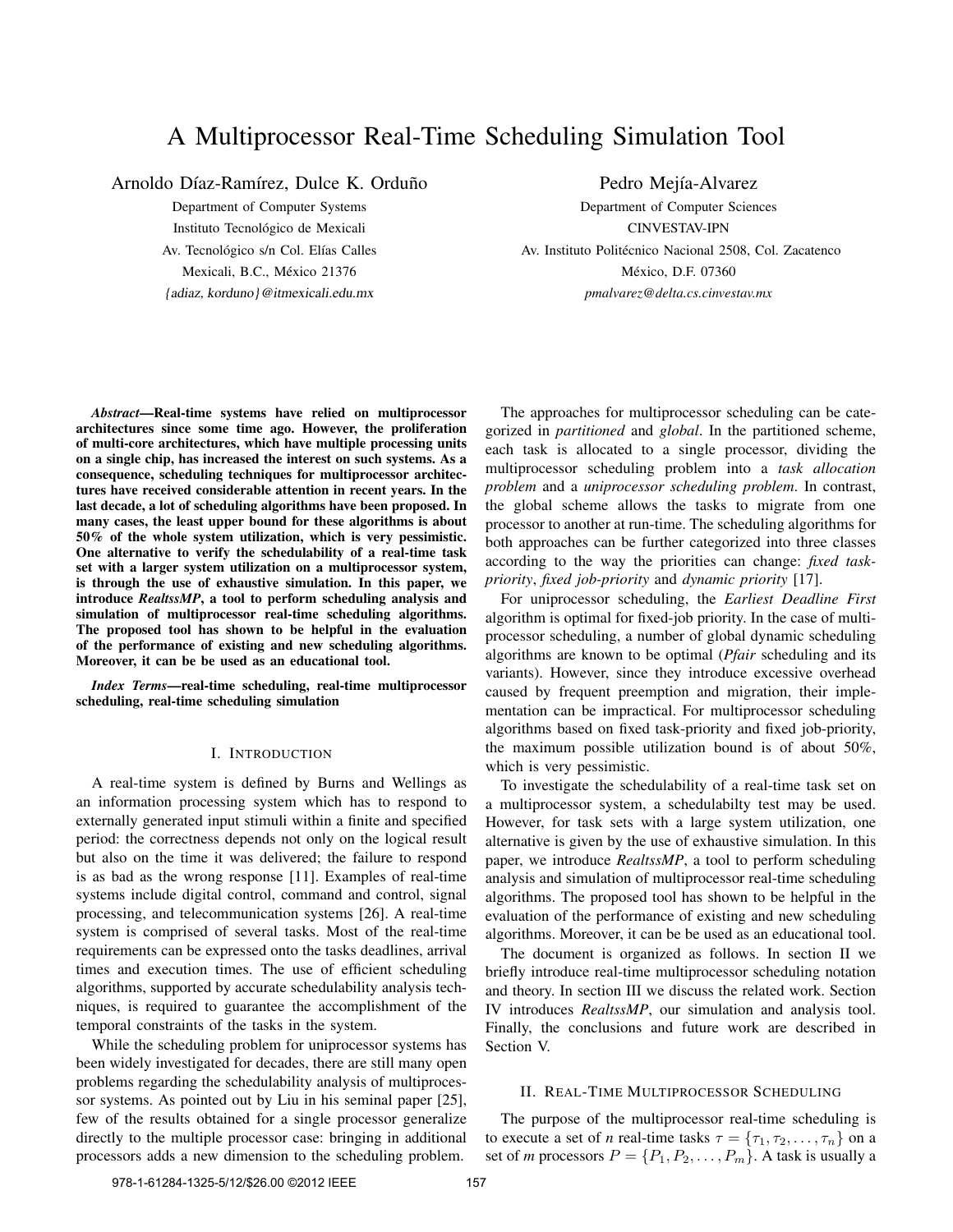thread or a process within an operating system. The parameters that define a task are: its execution time  $C_i$ , its period  $T_i$ , and its deadline  $D_i$ . The majority of the real-time scheduling theory focuses on the *periodic* and *sporadic* task models. In both models, each task is composed of an infinite sequence of instances called *jobs*. The period  $T_i$  of a periodic task  $\tau_i$  is a fixed time interval between release times of consecutive jobs in  $\tau_i$ . In contrast, the period of a sporadic task  $\tau_i$  represents the minimum inter-arrival time between consecutive jobs. The task execution time  $C_i$  is the maximum execution time of all the jobs of  $\tau_i$ . Any job in  $\tau_i$  that is released at time *t* must complete at most  $D_i$  time units after  $t$ ; that is, it must complete within the interval  $(t, t+D_i]$ . We use  $H(\tau)$  to denote the least common multiple of  $T_i$ , for  $i = 1, 2,..., n$ . A time interval of length  $H(\tau)$  is called the *hyperperiod* of the task set  $\tau$ .

The utilization factor of task  $\tau_i$  is defined as  $u_i = \frac{C_i}{T_i}$ . The utilization factor of a task set  $\tau$  is the sum of the utilization of each task in  $\tau$ ; that is,  $U = \sum_{i=1}^{n} C_i / T_i$ . The multiprocessor utilization  $U_s$  of a task set executing on a multiprocessor system comprised of *m* processors is defined as  $U_s = U/m$ .

The task deadlines can be classified as *implicit*, *constrained* and *arbitrary*. If the task deadlines are implicit, they are equal to their periods  $(D_i = T_i)$ . If the task deadlines are constrained, they are less than or equal to their periods  $(D_i \leq T_i)$ . If the task deadlines are arbitrary, they may be less than, equal to, or greater than their periods.

There are two problems that the multiprocessor scheduling is aimed to solve: the *allocation* problem and the *priority* problem [17]. In the allocation problem, the scheduler must decide on which processor a task should execute. In the priority problem, the scheduler must determine when, and in what order with respect to the jobs of other tasks, should each job execute.

The scheduling of real-time tasks on multiprocessors can be carried out under the *partitioned* scheme or under the *global* scheme [13]. In the partitioned scheme, no migration is permitted, whereas in the *global* scheme migration is permitted. If *task-level migration* is used, the jobs of a task may execute on different processor, but each job can only execute on a single processor. If *job-level migration* is allowed, a single job can migrate to and execute on different processors. However, parallel execution is not permitted; that is, no job of any task can be executed at the same time on more than one processor.

When a task has a single fixed priority applied to all its jobs, it is referred as *fixed task priority*. The *Rate Monotonic* scheduling in an example of this. If the jobs of a task may have different priorities, but each job has a single static priority, it is referred as *fixed job priority*. The *Earliest Deadline First* scheduling is an example of this priority assignment. When a single job may have different priorities at different instant times, it is referred as *dynamic priority*, as in the *Least Laxity First* scheduling.

If there exist a scheduling algorithm that can schedule all possible sequences of jobs that may be generated by the task set on a given system without missing any deadlines, then the task set is said to be *feasible* with respect to that system. A task set is *schedulable* according to a given scheduling algorithm if none of its jobs miss any deadline.

A *schedulability test* is a mathematical condition that is used to verify if a task set is schedulable when scheduled with a given scheduling algorithm. A schedulability test is said to be *sufficient*, with respect to a scheduling algorithm and a system, if all the task sets that are considered as schedulable according to the schedulability test are in fact schedulable. A schedulability test is said to be *necessary* if all the task sets that are considered unschedulable according to the schedulability test are in fact unschedulable. A schedulability test is *exact* if it is both sufficient and necessary.

In the last decade, scheduling techniques for multiprocessor architectures have received considerable attention. As a consequence, a lot of scheduling algorithms and schedulability tests have been proposed [16] [7] [9]. However, in many cases, the maximum utilization bound for the scheduling algorithm is too pessimistic. For instance, for periodic task sets with implicit deadlines, even though the maximum possible utilization bound for global dynamic priority scheduling is *m* [6], for all other classes of multiprocessor scheduling algorithms, the maximum utilization bound is  $(m+1)/2$  [1].

Besides its use as schedulability test, *worst-case utilization bounds* have been widely used as a performance metric. The worst-case utilization bound  $U_A$  for a scheduling algorithm  $A$ is defined as the minimum utilization of any task set that is just schedulable according to the algorithm. If the utilization of the task set is increased, it may be unschedulable according to that algorithm. In contrast, there are no task sets with total utilization less than or equal to  $U_A$  that are unschedulable according to the algorithm A. In this case, the worst-case utilization bound can be used as a sufficient schedulability test.

Another alternative to study the performance of a scheduling algorithm, or to verify the schedulability of a task set, is through the use of simulation. For instance, simulation can be helpful to determine the number of context switches and migrations when comparing different scheduling algorithms. Similarly, it can be used to verify if a task set misses any deadline, showing if it is unschedulable. Even though simulation in general cannot be used to prove the schedulability of a task set, it can be used as a sufficient condition for unschedulability.

The task set hyperperiod  $(0, H(\tau))$  is a feasibility interval for implicit and constrained deadline synchronous periodic task sets, when scheduled by a deterministic and *memoryless* algorithm, such as global EDF [15]. For these algorithms, the schedulability of the task set can be verified by checking if the schedule generated misses any deadline in  $(0, H(\tau))$ . In these cases, the use of a simulation and analysis tool can be very helpful.

# III. RELATED WORK

Although the real-time scheduling community has provided a vast amount of results over the past 30 years, only a few simulation and analysis tools have been proposed, and it seems that some of them are not maintained anymore.

In [5], Audsley *et al.* proposed a collection of CASE tools for analyzing and simulating the behavior of hard real-time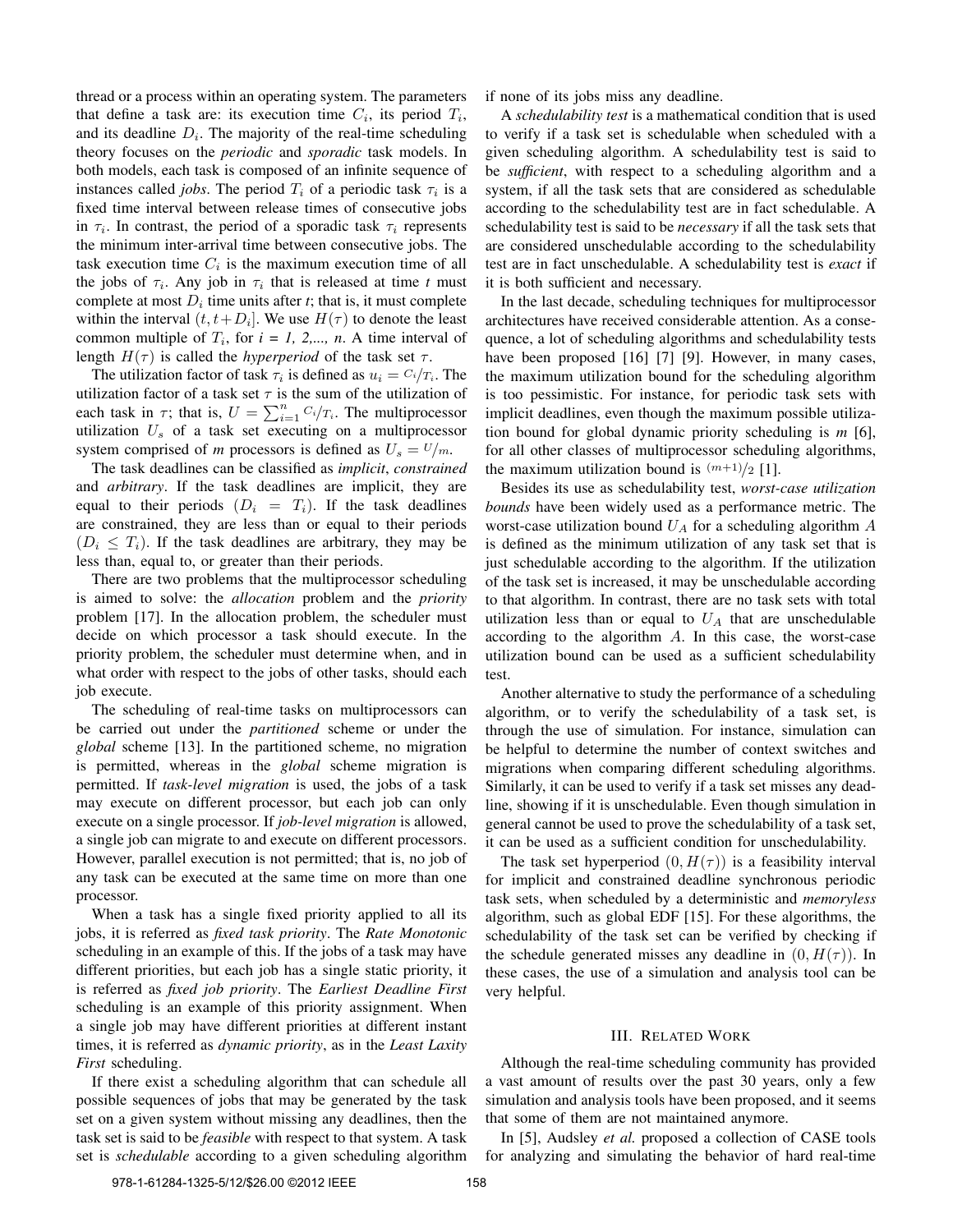safety-critical applications. The proposed simulator, called STRESS, included a simulation language to specify both the system environment and the task parameters. It included a graphical front-end for control and display, some feasibility tests and support for multiprocessing and networking. Since the simulator was built upon a simulation language, it imposed a limit in the scope of scheduling algorithms that could be simulated.

De Vroey *et al.* proposed in [18] a language for defining scheduling algorithms for hard real-time systems and a tool to simulate the behavior of such systems on a predefined task set. Their proposal was similar to STRESS but presented an extended language in order allow the simulation of newly devised scheduling policies.

Kramp *et al.* proposed FORTISSIMO in [23]. It was also based on STRESS. Their proposal was not a ready-to-run application but an open framework to facilitate the development of tailor-made real-time scheduling simulators for multiprocessor systems. FORTISSIMO was not a simulation application but provided a basic infrastructure to build a realtime scheduling simulator.

In [29] Manacero *et al.* introduced RTSIM, a set of realtime scheduling simulator tools aimed primarily to be used as a teaching tool. It is a collection of programming libraries written in C++ for simulating real-time control systems. RT-SIM is still an active project and its code has been recently released as open source.

Jakovljevic *et al.* presented in [22] a research focused on the application of object-oriented language (Java) in the development of real-time system simulation. They described advantages and disadvantages of Java, and gives a critical overview of necessary modifications to make Java an acceptable choice for real-time systems.

Gonzalez-Harbour *et al.* introduced MAST in [21], which is a model for representing the temporal and logical elements of real-time applications. It provides some schedulability tests and algorithms for fixed priority scheduling. MAST also provides sensitivity analysis, to determine how far or close is the system from meeting its timing requirements.

The CICLIC tool was introduced in [33] by Yepez *et al*., which help system designers to create a cyclic scheduler automatically. The design mechanism of CICLIC is based on algorithms of exhaustive search that use heuristic rules in optimizing searching paths.

Singhoff *et al.* introduced in [30] the Cheddar project, which is a set of open-source tools aimed to help system designers to automatically apply real-time schedulability theory. It includes tools to evaluate the performance of scheduling algorithms and to apply schedulability tests. The Cheddar project has been focused on AADL, an architecture language to model system and software real-time architectures.

The LITMUS project is Linux-based testbed, which was developed for empirically evaluating multiprocessor real-time scheduling algorithms [12]. LITMUS is a soft real-time extension of the Linux kernel with focus on multiprocessor realtime scheduling and synchronization. The Linux kernel was modified to support the sporadic task model and modular scheduler plug-ins. Both partitioned and global scheduling is



Figure 1. Architecture of RealtssMP

supported.

Among the commercial tools, TimeWiz from TimeSys Corporation [14] is an integrated design tool for modeling, analyzing, and simulating the predicted and simulated performance and timing behavior of real-time embedded systems. Rapid RMA from Tri-Pacific Software, Inc. [32] is a set of Rate Monotonic Analysis (RMA) tools to allow designers to test software models against various design scenarios and evaluate how different implementations might optimize the performance of their systems. However, these commercial tools are targeted to only some specific executive environments.

## IV. REALTSSMP

The proliferation of multi-core architectures, which have multiple processing units on a single chip, has increased the interest on multiprocessor real-time systems. The intensive research in this field has generated many interesting results in recent years. However, there are still many important research challenges. In this context, the availability of an analysis tool can be very helpful in the study of multiprocessor scheduling algorithms.

RealtssMP is an open-source analysis and simulation tool, aimed to support the study of uniprocessor and multiprocessor real-time scheduling algorithms. It can be used to analyze and simulate the predicted performance of real-time systems. Similarly, it can be used to study the schedulability of a task set. RealtssMP is a re-written from scratch version of the uniprocessor simulation tool introduced in [19]. It is intended to be flexible. Its modular design allows the integration of additional scheduling algorithms seamlessly. New scheduling algorithms can be added as modules written in TCL, C or C++ and is not limited by a particular simulation language. It can be executed in many operating systems, such as Linux or Windows.

Fig. 1 shows the architecture of the RealtssMP tool. It is important to note that all data sent to the tool or produced by it is XML formatted. We have defined a set of XML schemes for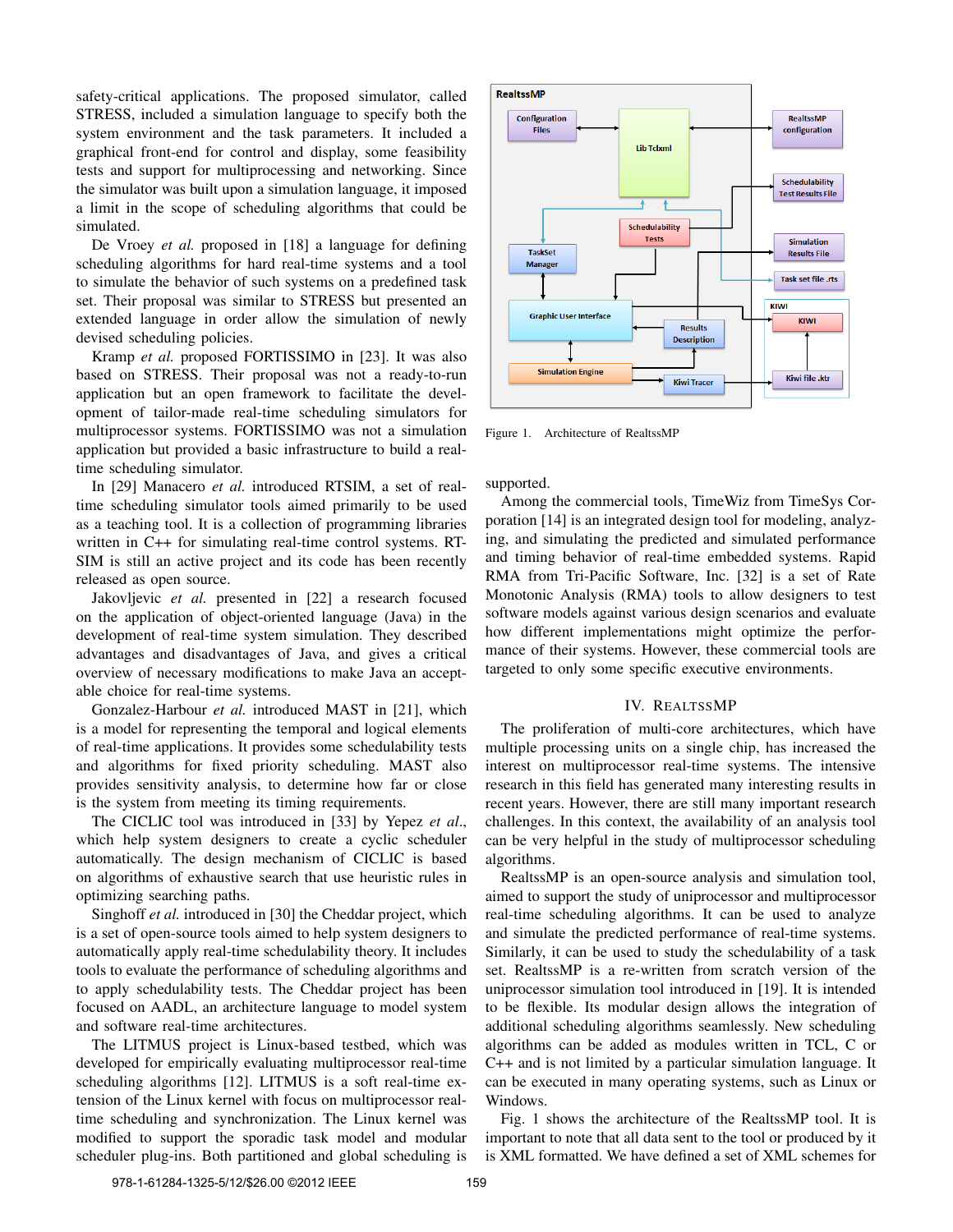```
<?xml version="1.0" encoding="utf-8" ?>
<TaskSet>
 <Name>TaskSet5</Name>
 <Task><Id>1</Id>
   <Phase>0</Phase>
   <Period>7</Period>
   <Wcet>2</Wcet>
 </Task><Task><Id>2</Id>
   <Phase>0</Phase>
   <Period>3</Period>
   <Wcet>1</Wcet>
  </Task>
- <Task><hī\>R<hī>
   <Phase>0</Phase>
   <Period>5</Period>
   <Wcet>1</Wcet>
 </Task>
 <sub>T</sub>ask></sub>
   <Id>4</Id>
   <Phase>0</Phase>
   <Period>10</Period>
   <Wcet>9</Wcet>
  \langleTask>
 <Task><Id>5</Id>
   <Phase>0</Phase>
   <Period>12</Period>
   <Wcet>1</Wcet>
  </Task>
</TaskSet>
```
Figure 2. Definition of a task set

this purpose, that are managed by the *RealtssMP Configuration* module. For instance, a user can define the categorization of the scheduling algorithms and schedulability tests in the *Configuration Files*, using the appropriate schema. When the tool executes, the *Graphical User Interface* module will show the available algorithms and tests using that categorization. The list of available scheduling algorithms and schedulability tests, along with their parameters, are also defined in special *Configuration Files*. The RealtssMP GUI was written in the TCL language.



Figure 3. RealtssMP Graphical User Interface

A task set must be defined to study and evaluate the performance of a scheduling algorithm, or to apply a schedulability test. The task set parameters may be declared in an external file, using the appropriate XML schema, or can be generated using the RealtssMP tool and further saved into a file. In Fig. 2 we can observe the definition of a task set using our XML schema. Similarly, Fig. 3 shows the parameters of the same task set using the *Graphical User Interface*. Once the task set is defined, the user selects the scheduling algorithm, the number of processor and the simulation time. If the simulation



Figure 4. Execution chronogram of two processors

time is set to zero, the tool calculates the hyperperiod for the task set and uses it as the simulation time.

RealtssMP is a multi-threaded application. For every processor defined in the simulation setup, a new thread is created. This is helpful to reduce the simulation time, specially if a multi-core or mult-processor computer is used to conduct the simulation experiment.

After the simulation time has elapsed, some scheduling information is shown in the *Graphical User Interface*. The information includes the system utilization, task response times, the number of preemptions, number of migrations, number of missed deadlines, etc. If a schedulability tests is executed, the results are shown in the GUI. A trace file is also generated, which is used by the Kiwi program. RealtssMP is fully integrated with Kiwi [20], a graphic application which displays tasks execution trace logs. The results of the simulations are generated in a kiwi-compatible format in order to be displayed properly with the use of this tool. After the simulation has been executed, the user can analyze the behavior of the tasks set once it has been scheduled with the chosen scheduling policy. Fig. 4 shows the execution chronogram of the task set shown in Fig. 2, when scheduled using the partitioned algorithm *EDF Best-Fit* using two processors.

The use of the simulator involves three steps most of the times: definition of parameters, simulation and results analysis. In the first stage the user defines the parameters of the tasks set. The parameters that can be defined are period, worst-case execution time, phase and deadline.

We have already integrated some scheduling algorithms into RealtssMP, besides the uniprocessor algorithms already implemented in the previous version. The list of scheduling algorithms include partitioned RM and EDF scheduling using First-Fit, Next-Fit, Best-Fit and Worst-Fit heuristics, along with Decreasing-Utilization variants [28] [27], the R-Bound-MP algorithm [24], the RM-ST and RM-GT algorithms [10], and the R-Bound-MP-NFR algorithm [4].

Some global scheduling algorithms are also implemented, as the global RM and global EDF algorithms, the EDF-US $\zeta$ ]